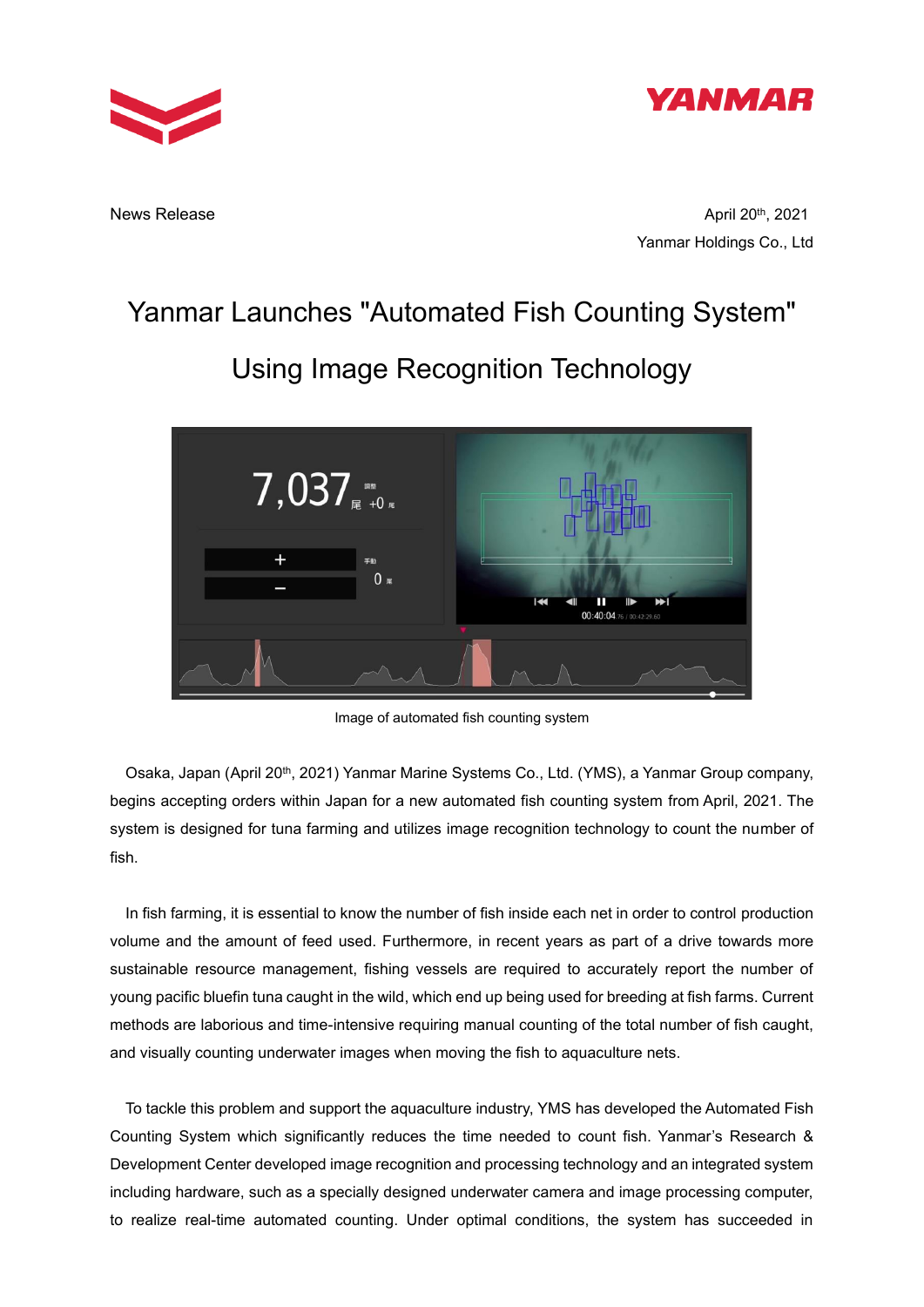automatically counting tuna with an accuracy of more than 98%. In the future YMS aims to contribute to greater efficiency and development of the fishing and aquaculture industry by reducing feed costs, cutting work time, and facilitating the accurate reporting of catches.

#### **■ Product Overview**

- Launch: April 2021 (available only in the Japan market)
- Standard configuration: underwater camera (including video cable), onboard monitor, image processing computer and dedicated software



Automated fish counting system

### **■ Main Features**

- Counting system enables users to analyze and check results during or immediately after video capture.

- Angle of view of underwater camera can be adjusted by remote control even after the camera is installed underwater, reducing the time required to install and adjust the camera.

- Angle of view and brightness can be adjusted to reduce image disturbances and reduce impact on automated analysis.

- Screen display and correction functionality to enable easy manual counting and correction after automated analysis even for images affected by environmental disturbances.

\* If the image is affected by environmental disturbance, counting correction is required after the automated analysis process.